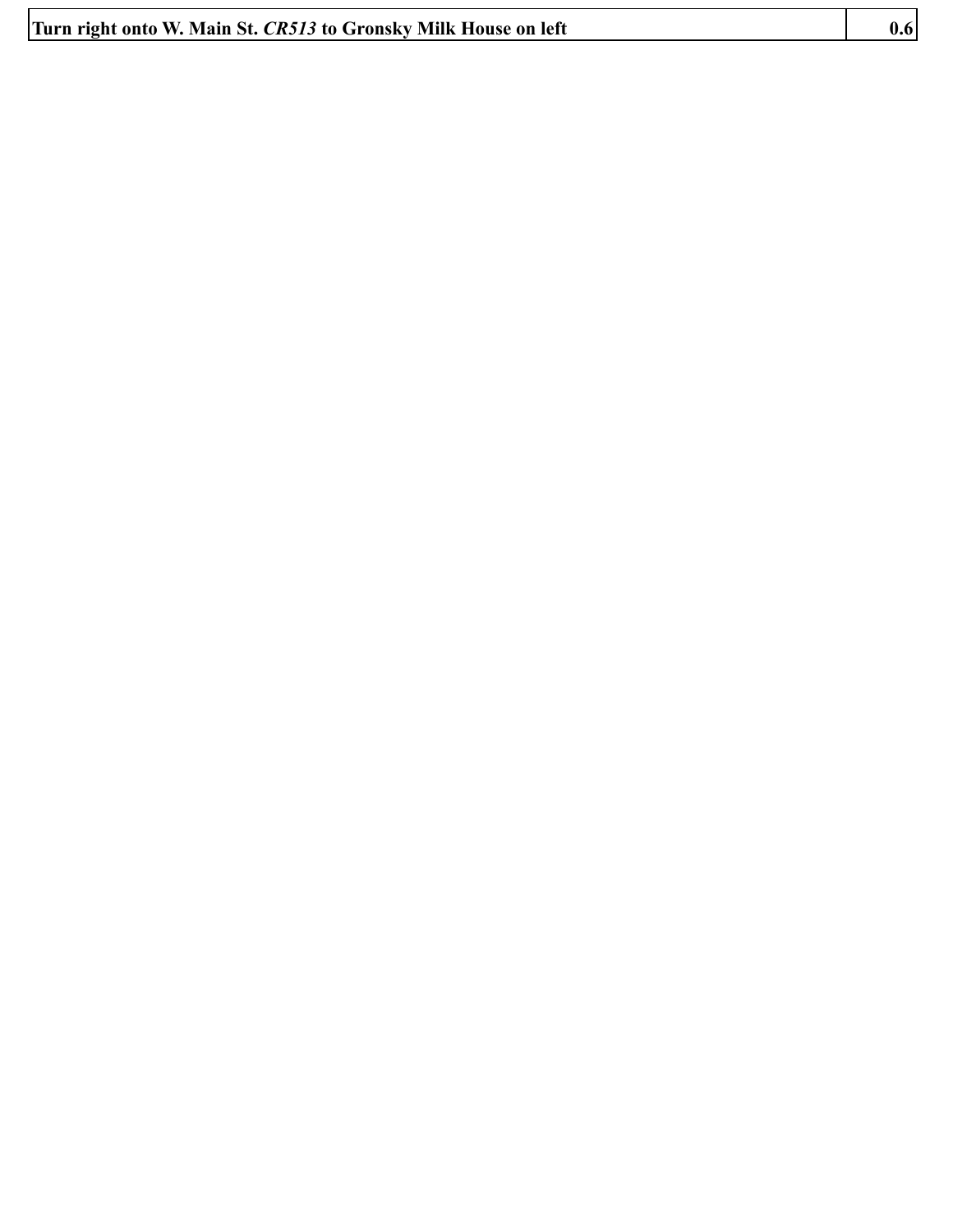| <b>TOTAL</b> |
|--------------|
| 3.3          |
| 5.6          |
| 5.7          |
| 6.1          |
| 6.1          |
| 7.7          |
| 8.5          |
| 10           |
| 10.4         |
| 11.7         |
| 12.1         |
| 14.1         |
| 14.4         |
| 14.7         |
| 14.9         |
| 15.4         |
| 15.7         |
| $17\,$       |
| 20.1         |
| 23.5         |
| 26.2         |
| 28.3         |
|              |
| 29           |
| 31           |
| 32.3         |
|              |
| 33.6         |
| 5.1          |
|              |
| 1            |
| 7.           |
| 37.          |